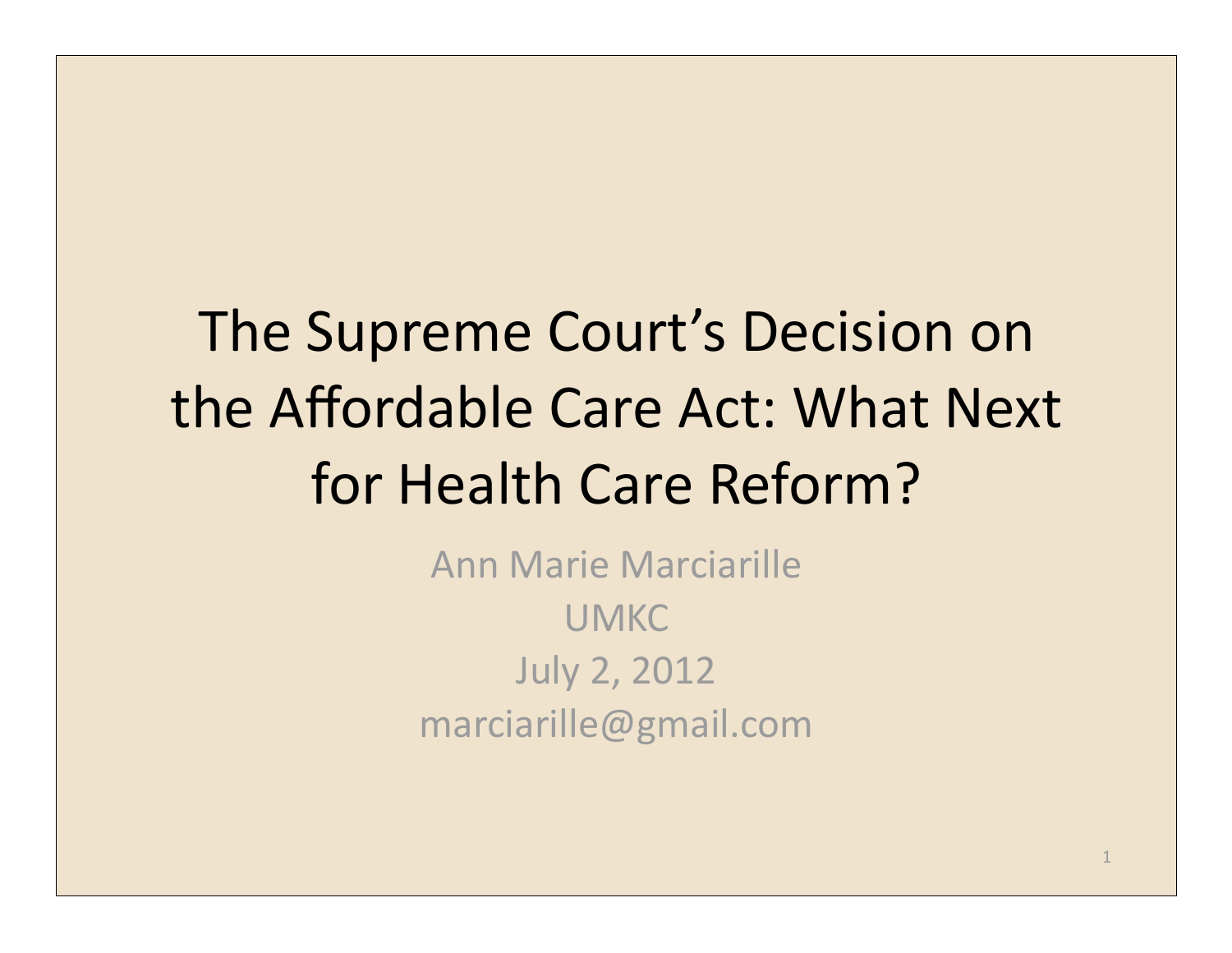### How Wrong *Was* P

- *Very* wrong
- What's good about that?
	- $-$  It depends on whether you embrace the the optimistic or pessimistic model of wrongness.
	- $-$  Does insight spring from error or is error the death of insight?
	- $-$  This decision given many of us a chance "to linger for a while inside the normally elusive and ephemeral experience of being wrong."
		- K. Shulz, Being Wrong: Adventures on the Margin of Error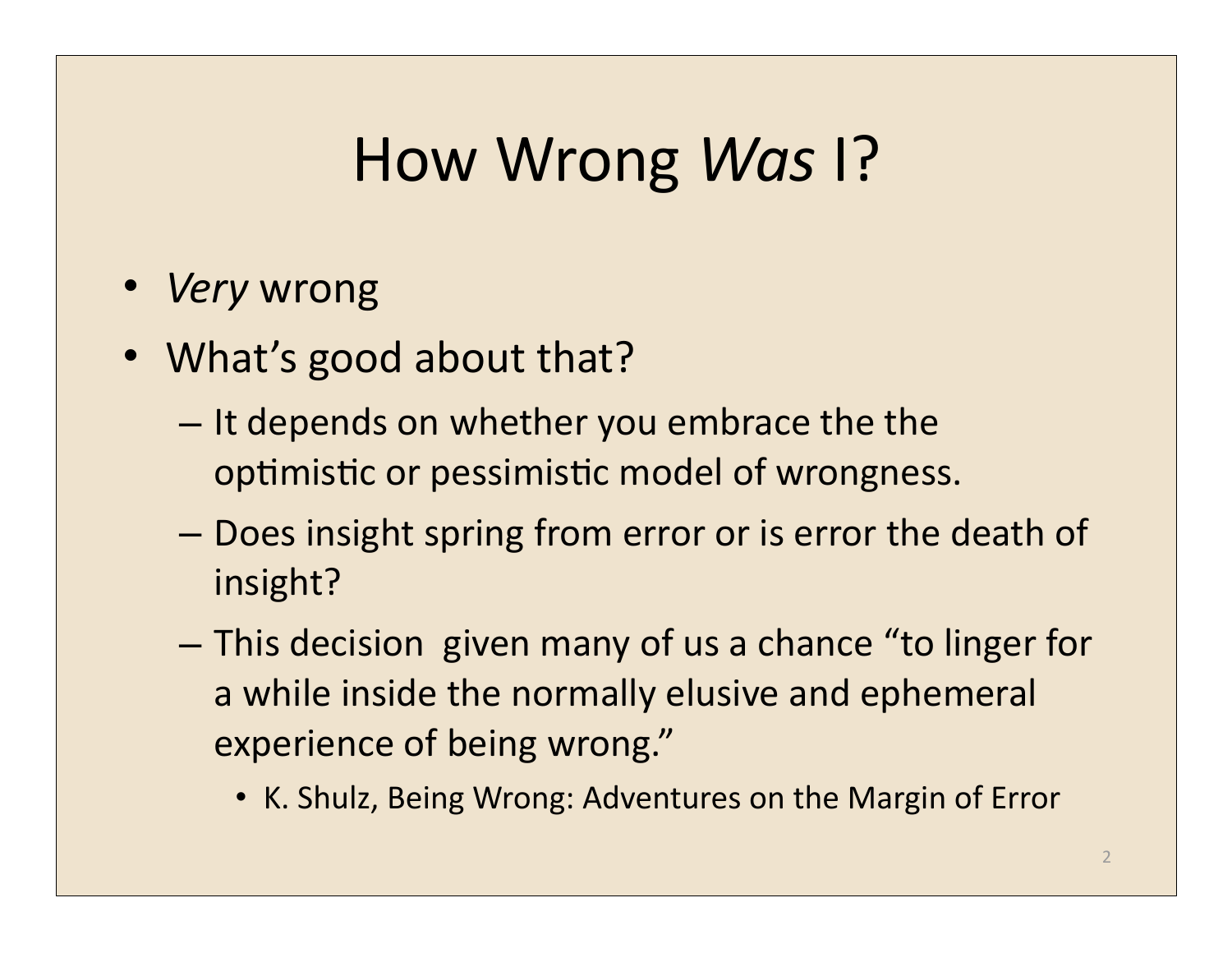### Today's Remarks

- My most interesting error: not anticipating limits on Medicaid expansion.
	- What does this mean for the ACA?
	- What does this mean for CA?

• What happens next?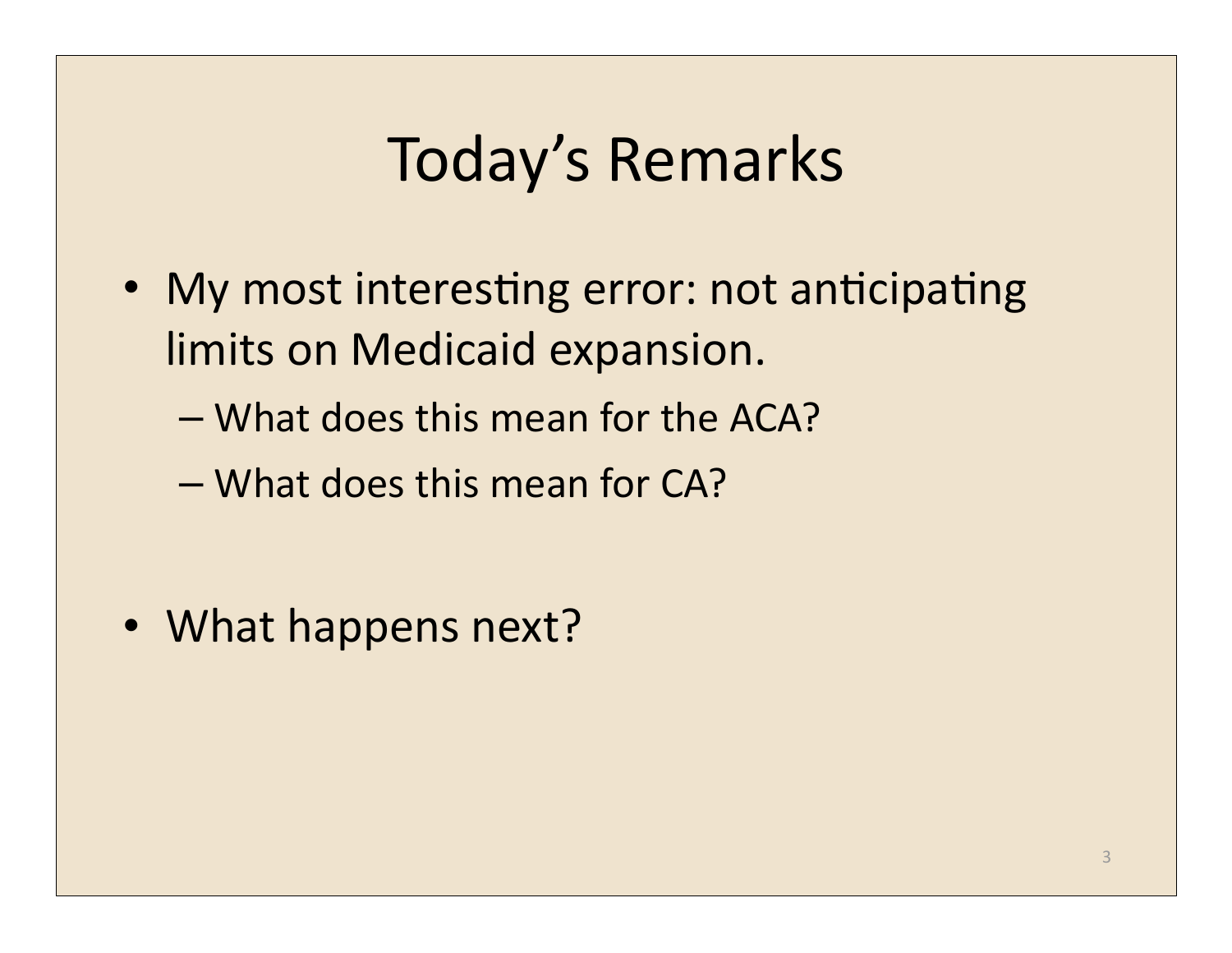## Flexing Medicaid Under the ACA

- What's a Medicaid Opt-In?
- How is that different from Medicaid expansion?
- Will it feel any different to new Medicaid enrollees?
- Will it feel any different to the states trying to decide whether to accept the Medicaid Opt-In?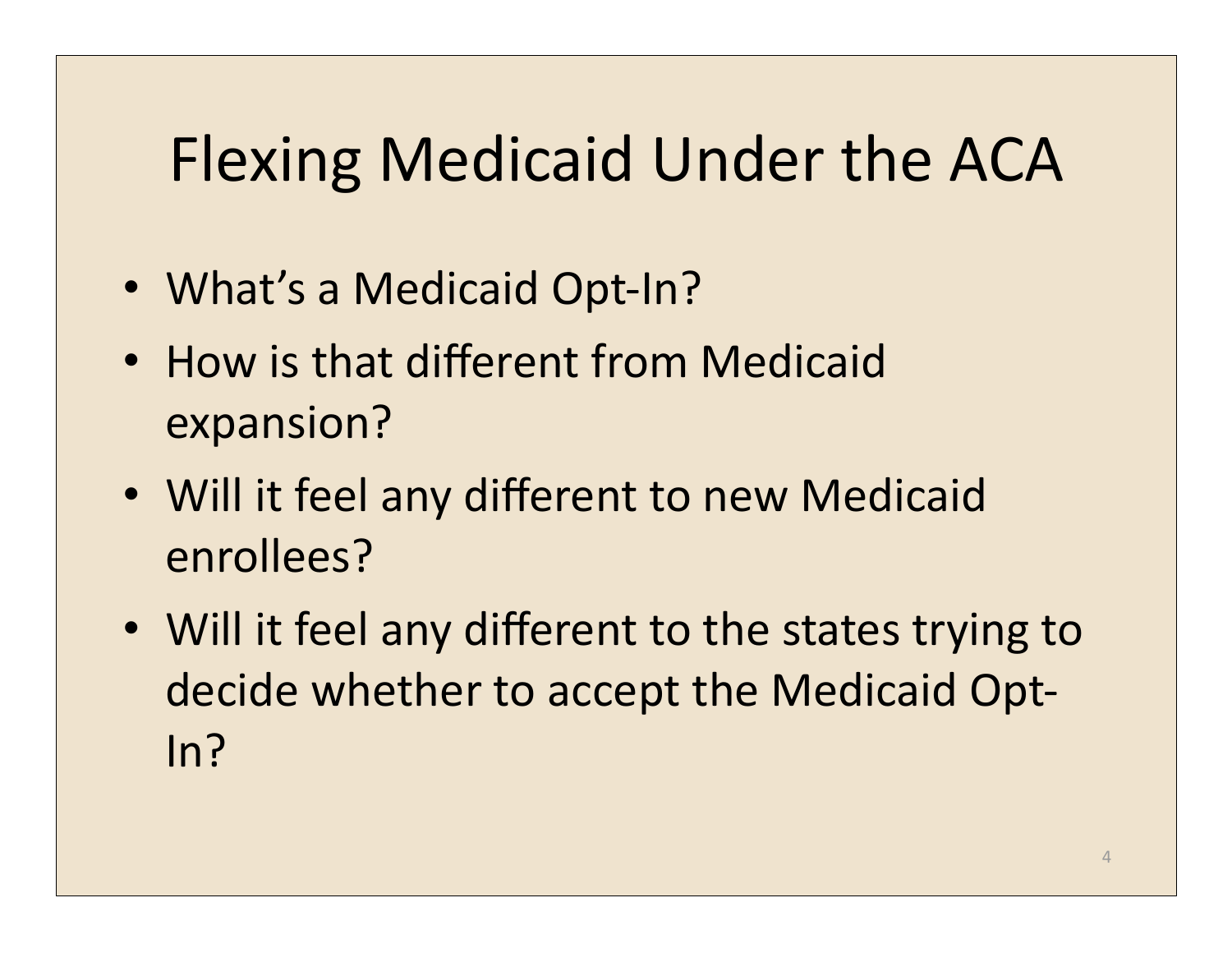# Time to Choose Your Flavor of Exchange

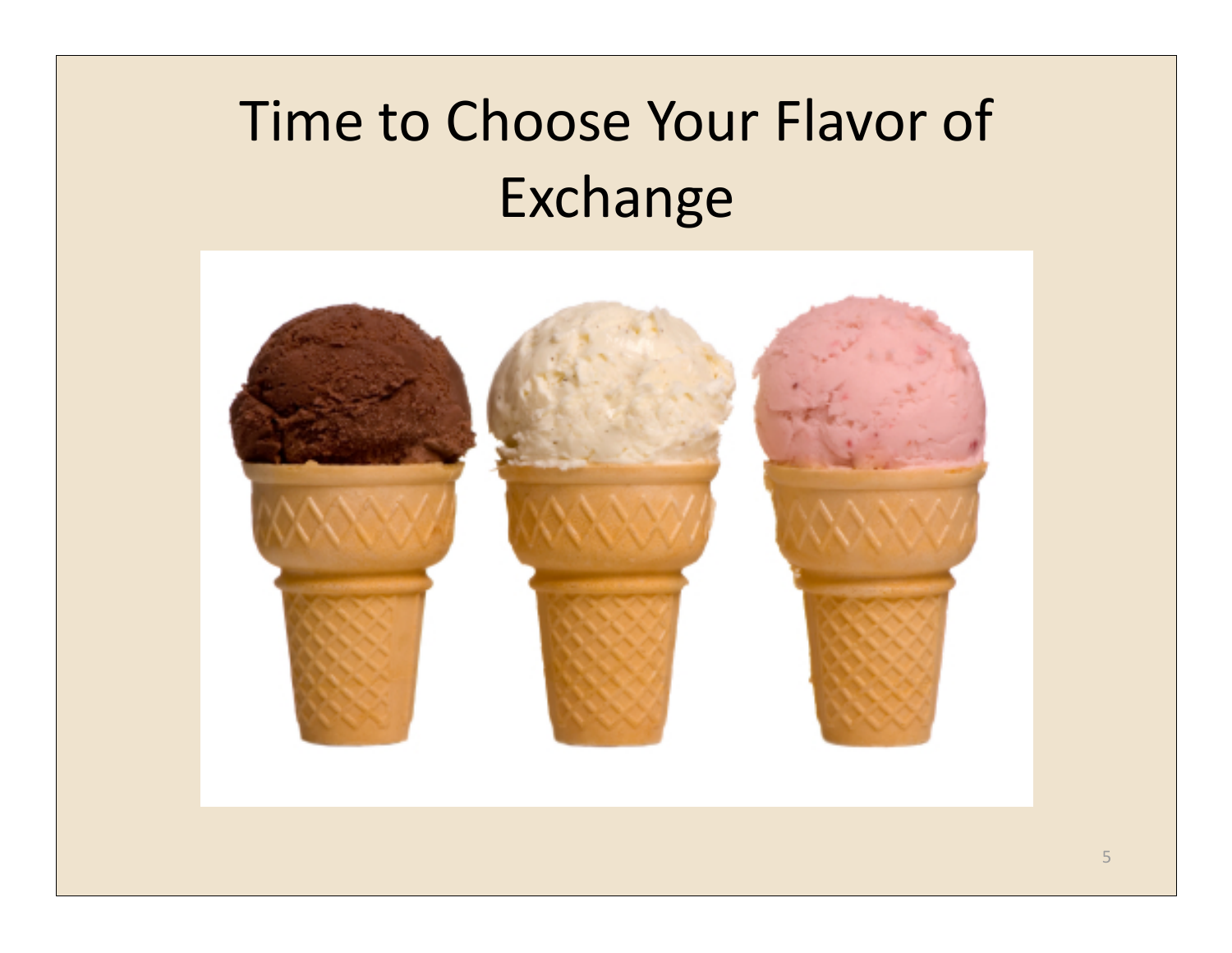### Another View of Exchange Choice

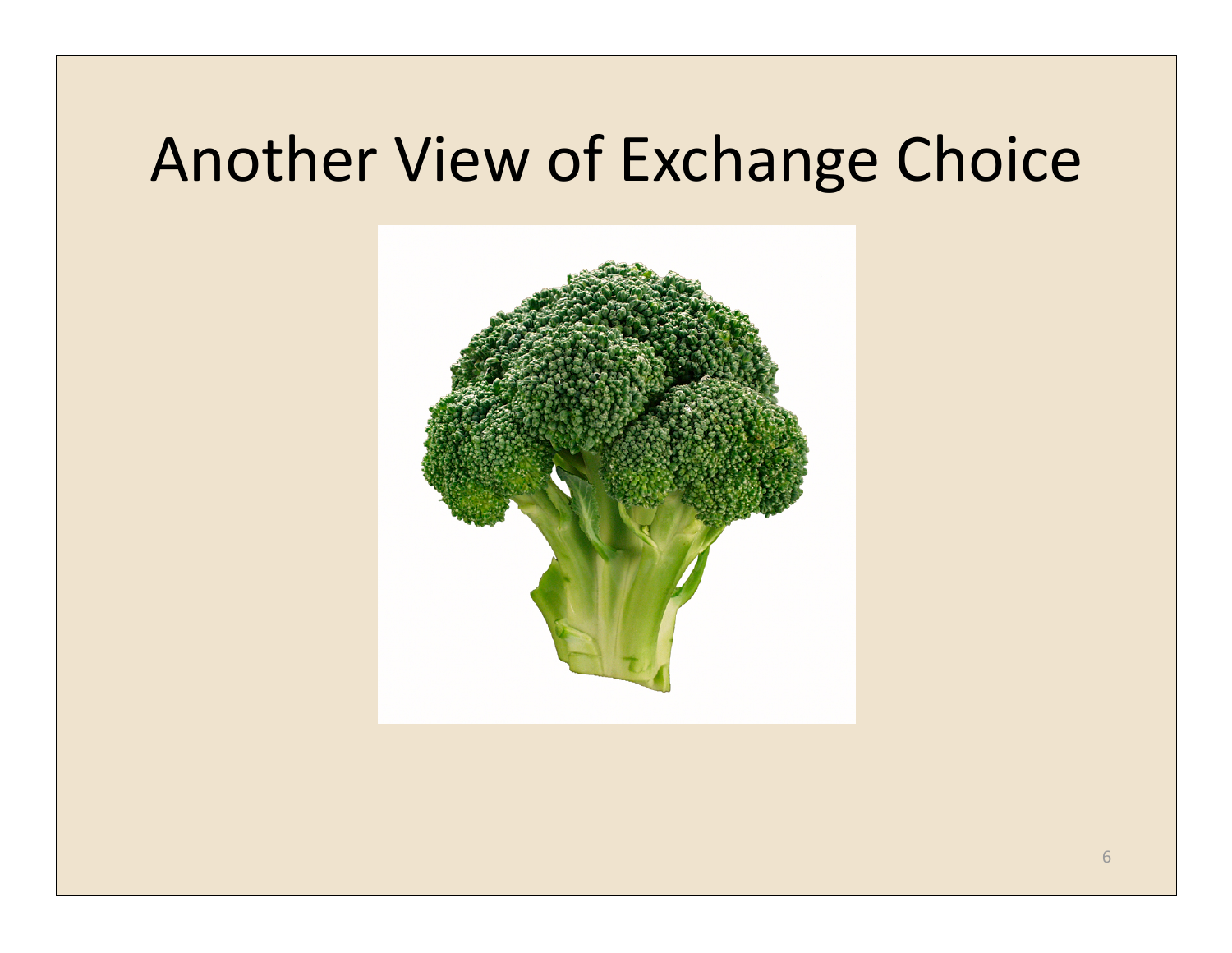#### Exchange Development



7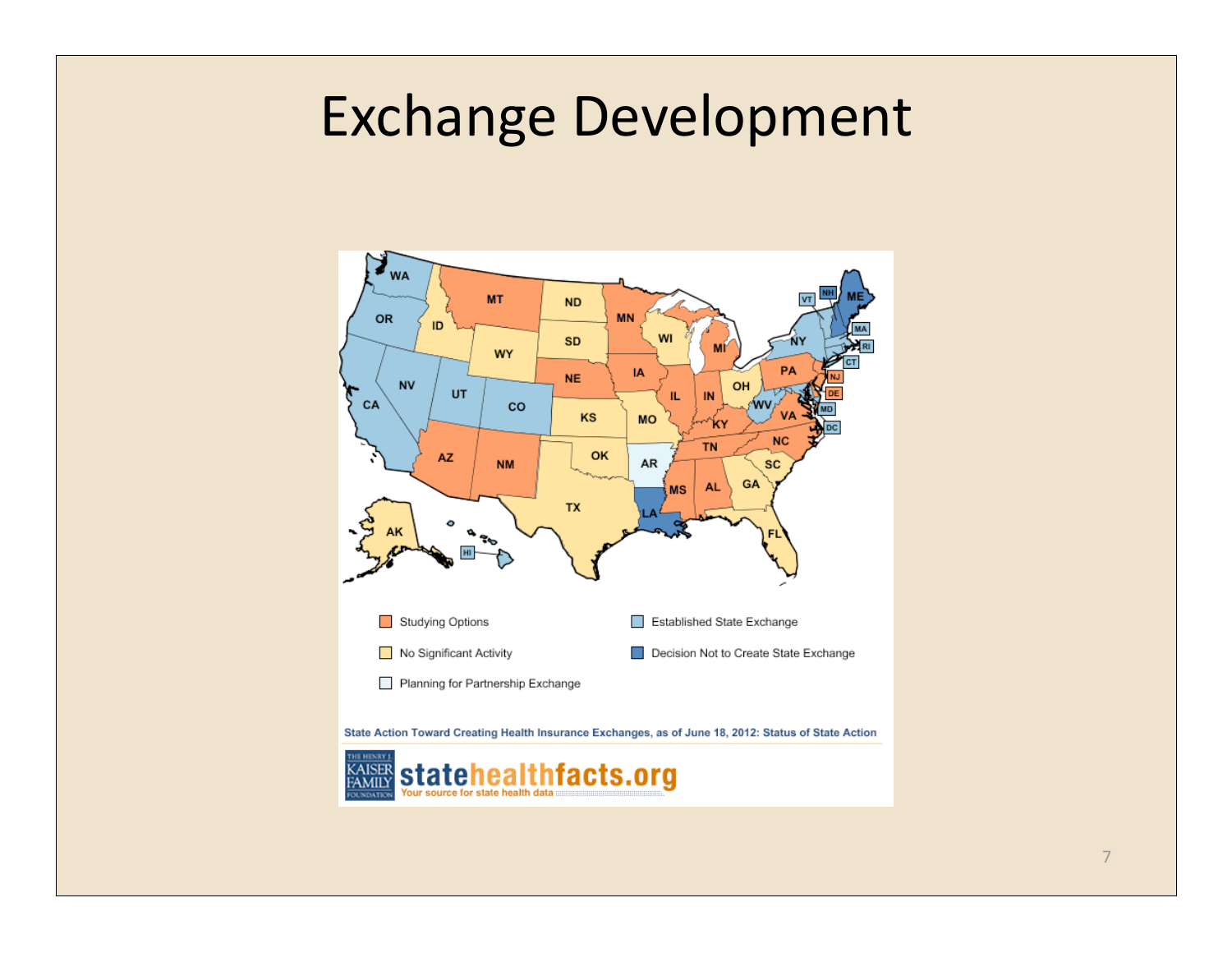# What Does It Mean to Leave Medicaid's Parameters to Each State?

- Medicaid is already left, to a considerable degree, to each state's design.
	- core benefits
	- $-$  optional services
	- state determined eligibility standards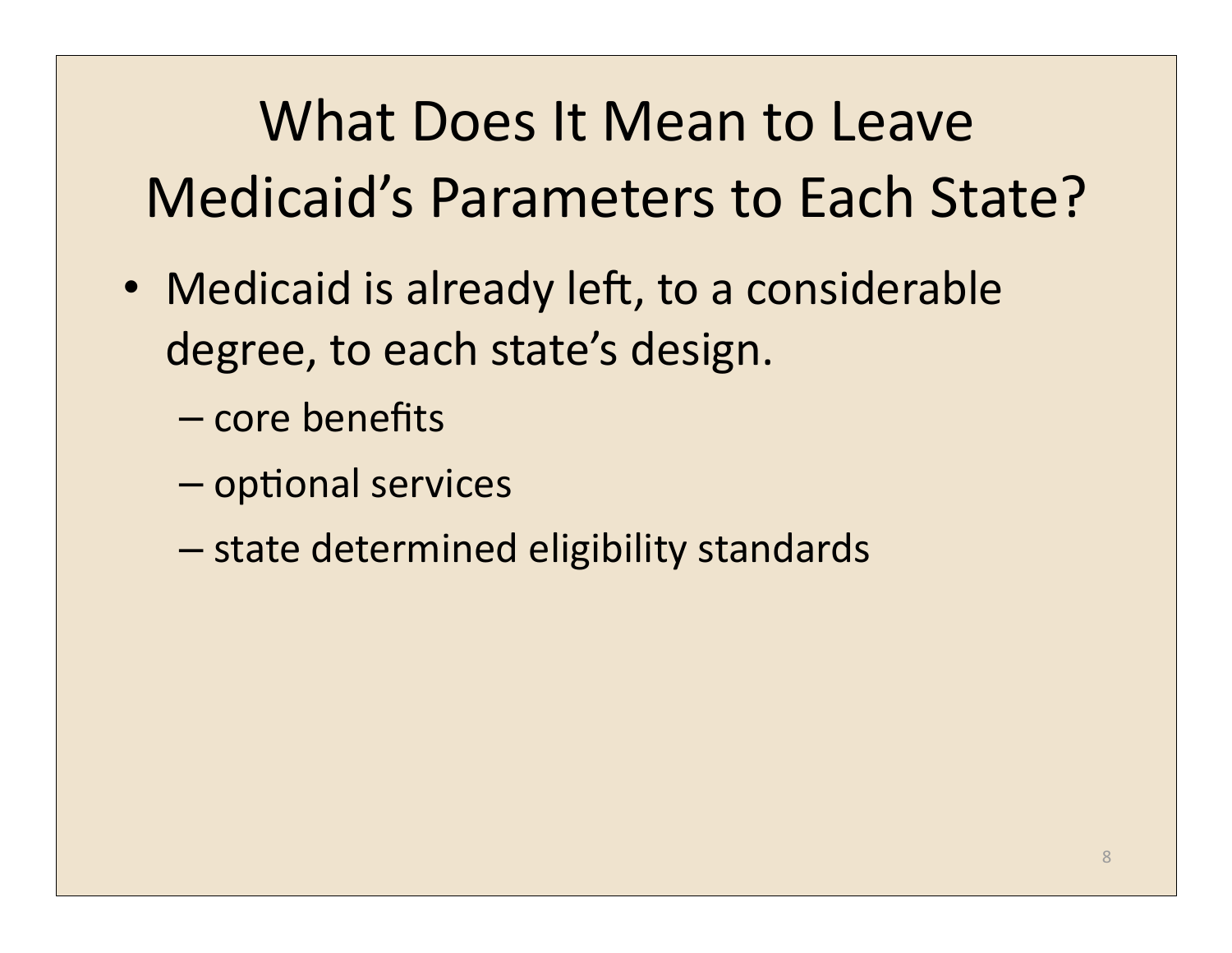## What's Next on ACA Implementation: **State Exchanges**

- Three flavors:
	- $-$  vanilla, chocolate, chocolate swirl
	- state, federal, or hybrid.